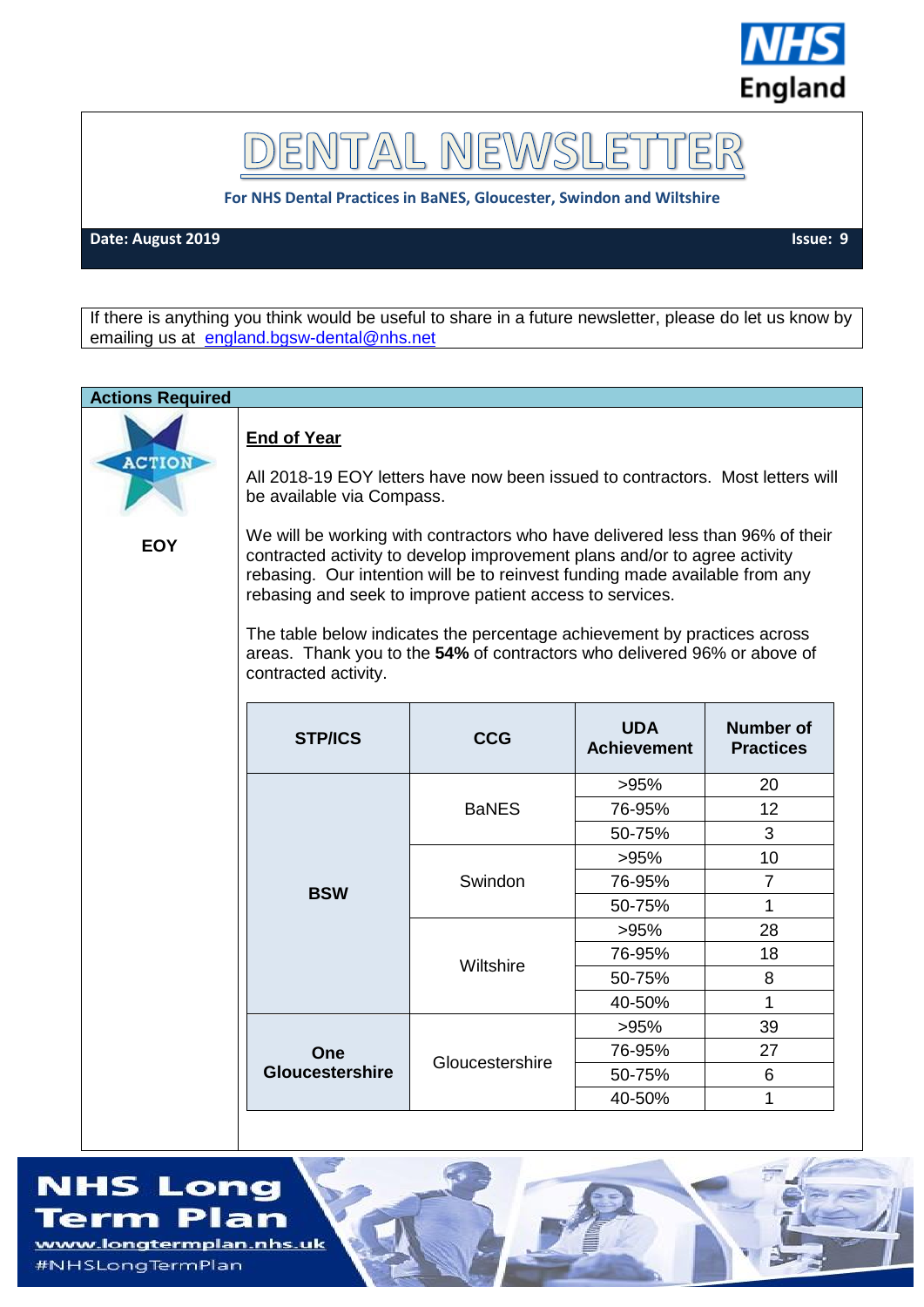

| <b>Important Information for Practice Managers</b> |                                                                                                                                                                                                                |  |  |  |
|----------------------------------------------------|----------------------------------------------------------------------------------------------------------------------------------------------------------------------------------------------------------------|--|--|--|
|                                                    | <b>Springbank Dental Service</b><br>The Springbank service is no longer restricted to accepting patients from GL51                                                                                             |  |  |  |
|                                                    | and now accepts patients from any location. The service is provided from:                                                                                                                                      |  |  |  |
| Springbank<br><b>Dental Service</b>                | <b>Springway Community Resource Centre</b><br>Springbank Way<br>Cheltenham<br><b>GL51 0LG</b>                                                                                                                  |  |  |  |
|                                                    | Springbank provide NHS dental care for adults and children. If you wish to<br>register with this practice, please contact reception by calling 0300 421 6435 or<br>by email: Springbankdental@glos-care.nhs.uk |  |  |  |
|                                                    | <b>Guidance for treating patients with diabetes</b>                                                                                                                                                            |  |  |  |
|                                                    | The Office of Chief Dental Officer, and NHS England & NHS Improvement<br>National Diabetes Prevention Programme have produced the commissioning<br>standard: Dental Care for People with Diabetes.             |  |  |  |
| <b>Treatment</b><br><b>Guidelines</b>              | To download a copy of this standard go to https://www.england.nhs.uk/primary-<br>care/dentistry/dentistry-publications/#standards                                                                              |  |  |  |
|                                                    | <b>Care Homes and Oral Health</b>                                                                                                                                                                              |  |  |  |
|                                                    | Please see below link to CQC report relating to Oral Health in Care Homes                                                                                                                                      |  |  |  |
| <b>Care Homes and</b><br><b>Oral Health</b>        | smiling_matters_full_report.pdf                                                                                                                                                                                |  |  |  |
|                                                    | <b>NHS England Dental Commissioning Team Assurance Visits</b>                                                                                                                                                  |  |  |  |
|                                                    | We visited a number of practices in July, these appear to have been well<br>received by our contractors and we now have visits scheduled up until the end<br>of the year.                                      |  |  |  |
| <b>Practice</b><br><b>Assurance Visits</b>         |                                                                                                                                                                                                                |  |  |  |

## **NHS Long**

**Term Plan** www.longtermplan.nhs.uk #NHSLongTermPlan